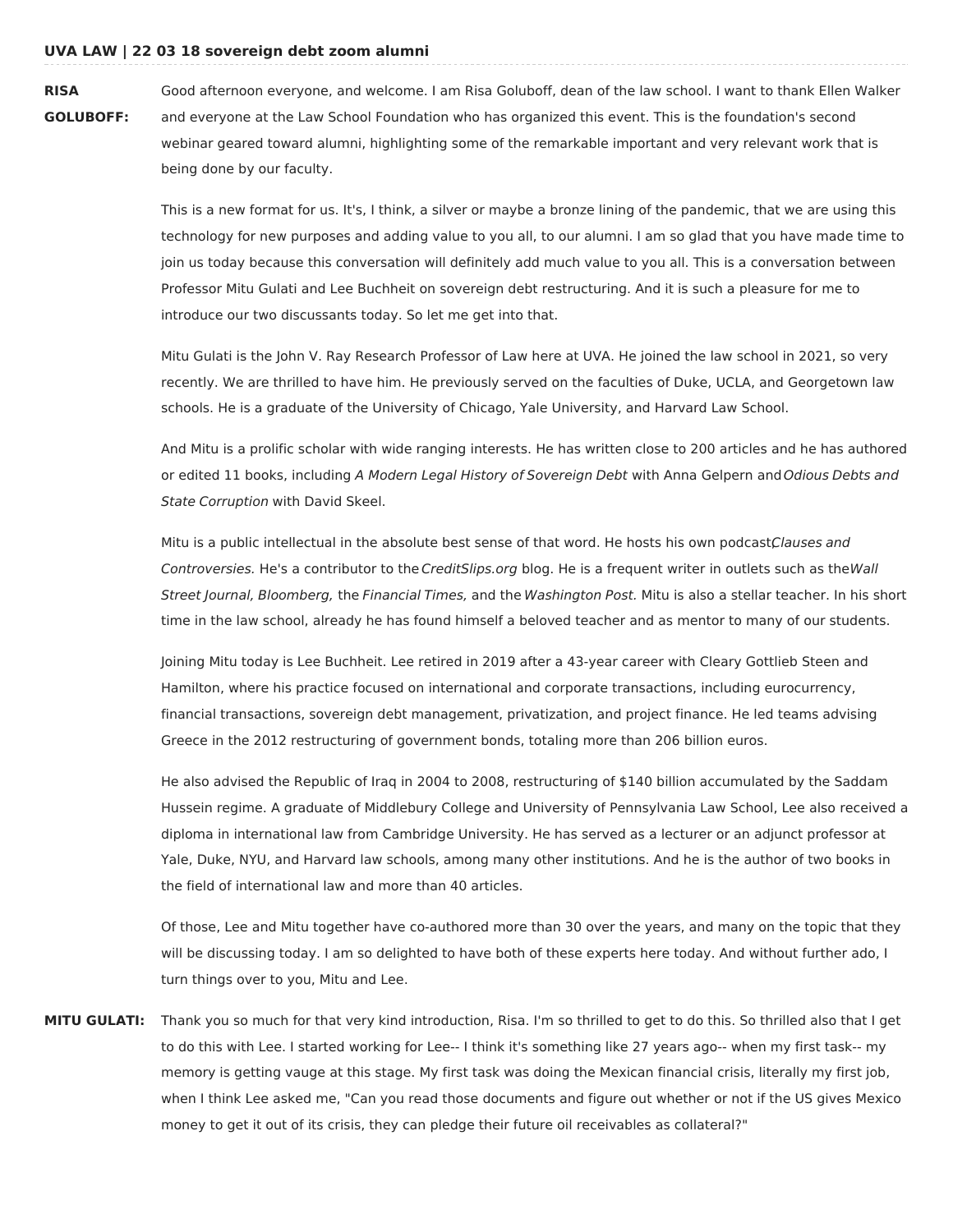And there were so many big words in that question that I did not understand, but I knew I had to try and pretend to actually understand those words. I did not succeed in giving them an answer. I think they concluded that maybe they couldn't figure out the answer because the contract documents were just so convoluted. And that has been the story of my life ever since-- confused about contract documents, going to ask Lee what they really mean, and then maybe an article or a restructuring it, or two.

But the way we're going to do this today is hopefully involve you as well. Many of you have a deep knowledge of this market, and even if you don't, have very good questions. So I'm going to ask Lee the questions, as I have done all through my career. And he's going to answer them wisely. And I'm going to write down the answers and hopefully that's my work for the year that will satisfy Risa that I'm actually doing something.

These questions come both from my students who are studying international debt transactions-- where we can't help, but talk about Russia and Ukraine every day and the implications for the world-- but also from a set of financial journalists who thought the opportunity to ask questions of Lee was too good to let go of. So without further ado, I will start asking Lee these questions. And then maybe some of you will add your questions to the list that we already have.

So Lee, many of us, including me, thought that Russia would default on its external debt last week. I perhaps should be embarrassed that I said this to a couple of news outlets. And the reasons were that, one, Russia has scarce foreign currency reserves, now that the Western world has imposed strong sanctions on it.

And second, it seemed like the money that would have to be used to pay creditors last week would have to get permission from the US government. And it seemed unlikely that the US government would give Russia permission to use these scarce resources to pay creditors. After all, why put creditors at the front of the line? Now, I was wrong.

On Wednesday, Russia appears to have both authorized the use of its dollar resources to pay over \$100 million through Citibank. And the US government said OK to that. Lee, does this mean that the risk of a Russian default has disappeared? The market certainly seems to think that the risk of a Russian default is significantly lower now. That seems very strange to me.

**LEE BUCHHEIT:** Thank you, Mitu. And friends, wonderful to be with you. No, I don't think the risk of a Russian default has evaporated. What happened last week was something of a mystery. First, I would quibble with your phrase, "scarce foreign exchange reserves." Russia boasted that it began this enterprise with a war chest of \$640 billion of international reserves.

> The sanctions imposed by the United States and the European Union appear to have caught about \$300 billion of that. So there's more than \$300 billion still out there. And that could hardly warrant the word, "scarcely" or "scarce foreign exchang reserves."

> The mystery of last week-- well, there are two mysteries. One was, would Russia, confronted with those pretty savage sanctions imposed on it by the Western countries, really want to pay those Western countries on external debt? So that was a classic willingness-to-pay problem.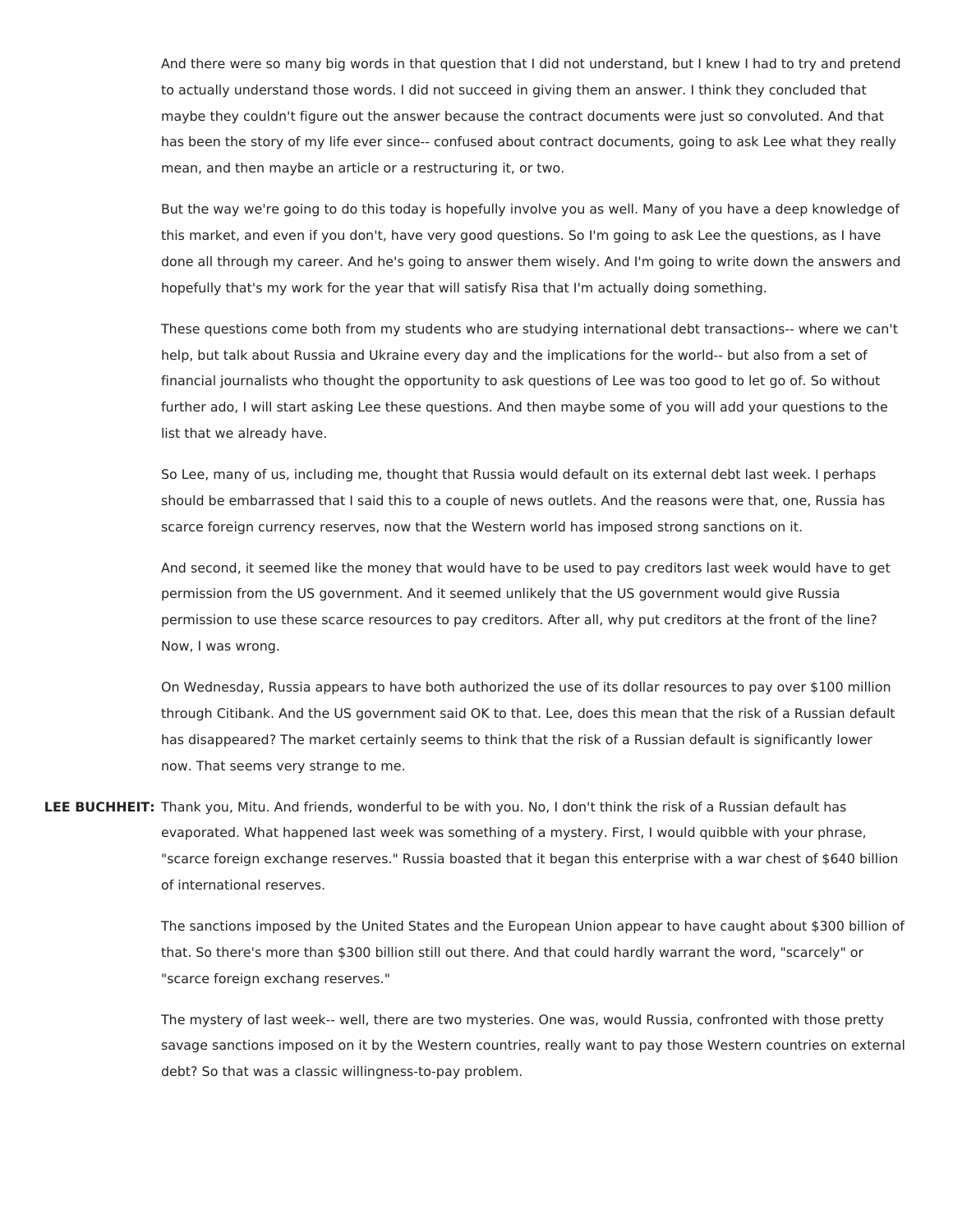The other mystery was, from which pool did Russia source those payments? Logically, the EU and US authorities that implement these sanctions should have said, "you're perfectly free, Russia, to source non-frozen accounts in order to make these payments." Because that just bleeds more FX out of the Russian Treasury and amplifies the effect of the sanctions.

But if they allowed them to debit a frozen account, that, to my mind, doesn't make much sense. And I don't know from which accounts they were sourcing those payments. The US regulators, the Office of Foreign Asset Control-- OFAC-- a division of the US Treasury, has said that bondholders may receive payments from Russia until May the 25th, after which they may only receive them if they have a license from OFAC.

It is not at all clear to me what the policy is behind this. Logically, they should have said, "you may receive payments from Russia sourced from the accounts that were not covered by the sanctions at any time." Because that amplifies the effect of the sanctions. If they're saying that Russia may not use the international payment system after May 25 to effect those payments even if they're sourced from unfrozen accounts, that simply hands Russia a defense.

In a bondholder lawsuit, Russia will say it was impossible, or impracticable, or illegal, to make the payments as called for by the contract. So there is a bit of a mystery about what happened last week. And I'm not aware that anyone has clarified.

**MITU GULATI:** So Lee, if you might be willing to draw on your experience, one of my students who has read a lot of sovereign debt history had a question about why these sorts of mysteries occur, and posed the following hypothetical that, I have to say, has some echoes, in at least my memory, of situations that might have happened with, for example, Venezuela, though.

> His hypothetical was, do you think it is possible that some powerful Russian interests had very big stakes that they had purchased when the prices of the bonds went down to \$0.20 on the dollar? Then when Russia paid, those holders would have made tens of millions, if not more, because the prices shot up to about \$0.50 on the dollar. Is that a completely outlandish scenario in this strange world of sovereign debt?

**LEE BUCHHEIT:** No, it isn't outlandish. At the end of last year, the assessment was that Russians held just shy of 50% of the Russian Federation's external bonds. So there was already a large Russian holding of those bonds. Conceivably, people bought more in. And conceivably, they could have influenced the government to make the payment.

> The assumption of the market seems to have been that the Russians made the payment in order to preserve what the government likes to portray as their unblemished external debt record since 1917, that that is itself an overstatement. They had defaulted on their commercial bank debt in the 1990s.

> The historical precedent you're referring to is Venezuela. In the period, about 2017 to 2019, Venezuela's economy was collapsing. It obviously needed a debt restructuring, but it continued to pay its external bonds against all logic and economic advice. There were those who argued that they were doing that because Maduro insiders had very large positions in those bonds. And so they were, in effect, paying their friends. I'm as much of a grassy knoll man as anyone, so I would give some credence perhaps to that theory.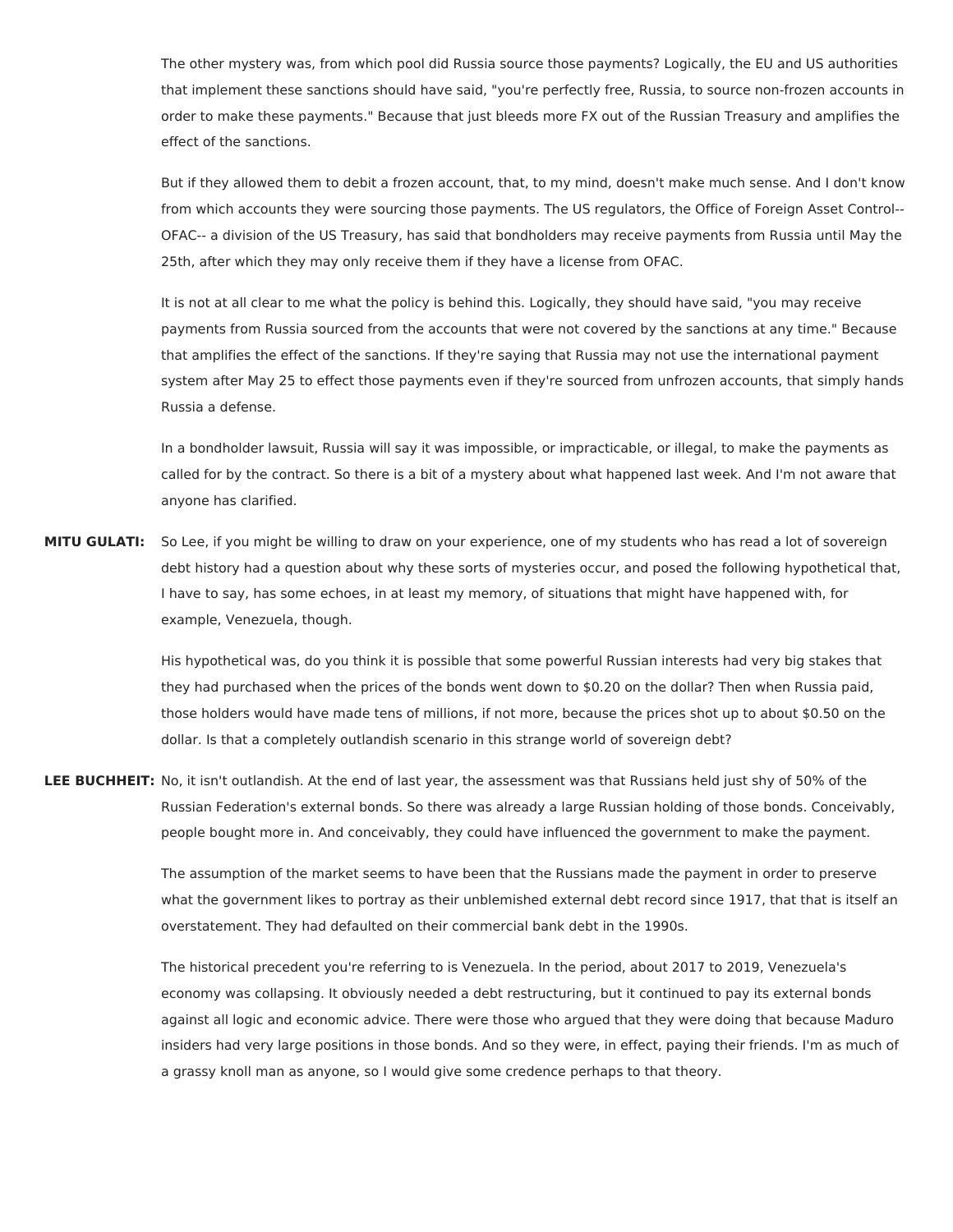**MITU GULATI:** All right. You're encouraging the conspiracy theorists among my students, but I think I'm going to have to join them because of these strange events. But Lee, assuming that the default is coming soon-- and surely we're going to see something along those lines by about May, unless there's unexpected peace talks that are successful-- what will this look like?

> So my experience, largely learned with the work that I've done with you, is that when a country is in distress, it goes to the international authorities, primarily the International Monetary Fund. And the IMF does debt sustainability analysis. It tries to figure out how much can the country pay while putting it on a path to growth so that it can start paying its creditors again. And then once that's done, there are negotiations that happen, in a relatively peaceable fashion, about what the precise contours of this restructuring will be.

> Here, as you nicely articulated at the start, it's not so much that Russia doesn't have the money. It has lots of money currently. Although, I think that there are a lot of Ukrainians whose country has been completely destroyed might think that they are entitled to a large portion of that money that Russia has. Nevertheless, this is not a situation where I see the IMF going and doing a debt sustainability analysis of the Russian ability to pay, and what austerity measures need to be put in place. How is this going to play out, Lee?

**LEE BUCHHEIT:** Well, I don't think it will play out in the traditional way that you've sketched, where the country goes to the IMF, and there's an IMF program with fiscal adjustment and a debt restructuring as part of that. Russia, since the Crimean invasion in 2014, has assiduously been reducing the size of its external debt stock. So measured against the country's GDP, at least last year, it was very modest-- about 20%-- enviably modest if you're an American politician or a European politician.

> So it isn't that the country has a crushing level of external debt and, therefore, no particular need to restructure that debt, if they have \$340 billion of liberated foreign exchange reserves. The alternative path, if this thing isn't settled in some way or another, is Russia becomes an international pariah diplomatically, financially, economically. And that path, in terms of the debt, looks probably more like Cuba, or North Korea, or other countries that have gone into the deep freeze.

**MITU GULATI:** Lee, we've talked already a couple of times now about the relatively small size of the Russian sovereign debt, close to \$40 billion. But as things develop, Russia is taking over more and more of Ukrainian territory. Does this, at some point, turn into a situation where Russia has taken over enough of the Ukrainian territory that Ukrainian sovereign debt becomes Russian sovereign debt? And if that is the case, what is the point-- how much territory do you have to take over-- 10%, 20%, 30%-- and then do you get 30% of the debt that becomes yours as Russia?

> And then do the holders of the Ukrainian debt then sue Mr. Putin for their payments? That stock, if I remember correctly, the Ukrainian debt is in the region of \$100 billion. They were already in a precarious financial position before this invasion, partly thanks to the last invasion. What happens to that debt?

**LEE BUCHHEIT:** This, Mitu, is a fascinating subject. Under public international law, when one state annexes the territory of another state, it is supposed to be taking responsibility for the debts of that annexed territory. In situations where there isn't a total annexation, but rather a partition, a secession, of a province, there's supposed to be an allocation among the constituent provinces of the formerly united country to allocate responsibility for the debt.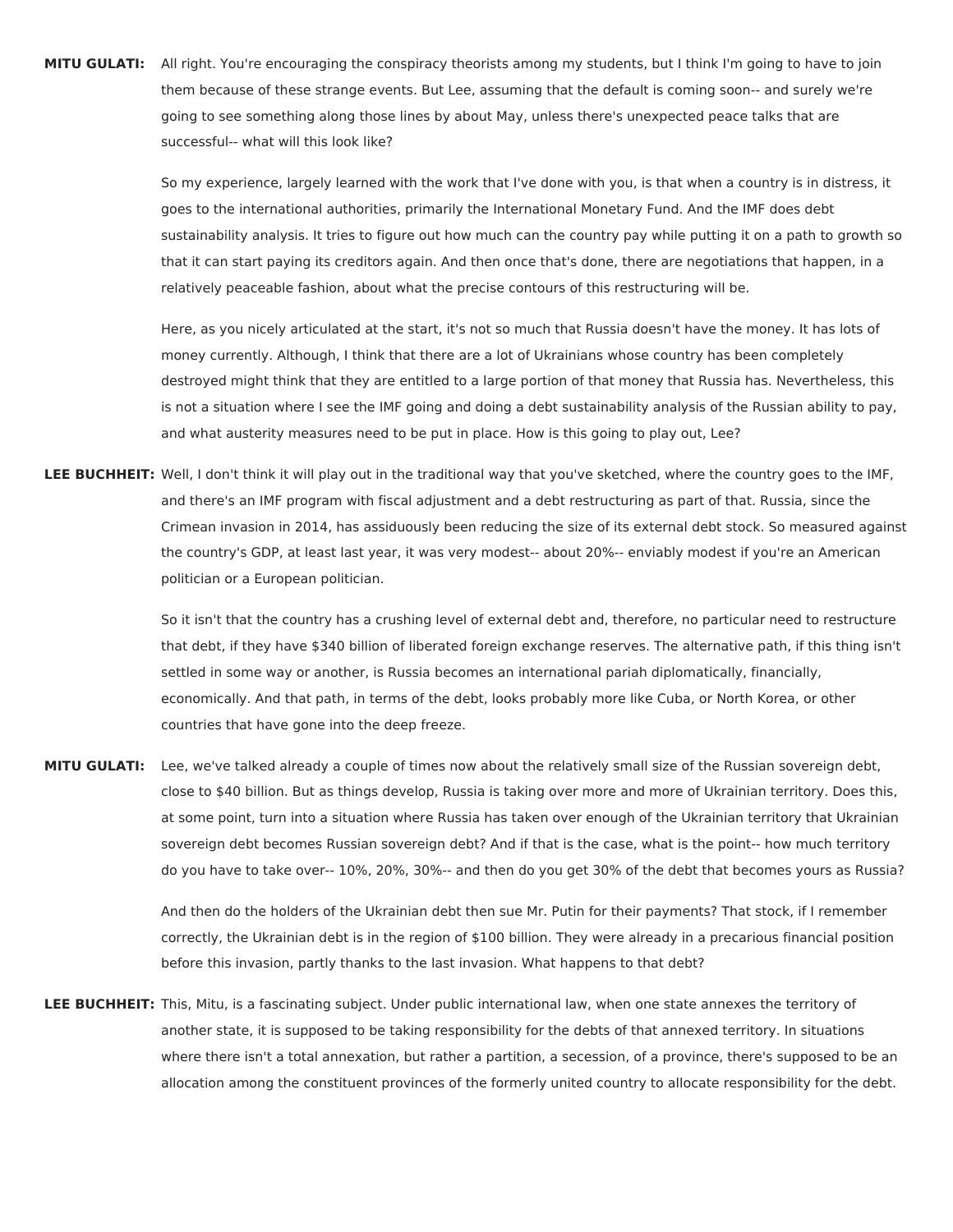This is, however, a particularly murky area of international law, and one where the doctrine rarely has been reflected in the actual practice of states. We have a number of examples of annexation-- Texas in 1846 becoming part of the United States, in 1900 the British won the Boer War and the Transvaal and Orange Free State were annexed by Great Britain.

In those cases, the annexing country-- the United States and Great Britain-- accepted responsibility for most of the debt of the areas that they took over. But they fiercely resisted the idea that they were doing that as a legal obligation. They said they were doing it as a matter of grace. We have more recent examples of countries that have broken up. The USSR itself, in the early '90s, disintegrated. There was initially talk about allocating the debts of the former USSR among the constituent republics of the USSR.

In the end, the G10 persuaded Russia, as the largest of those republics, to take responsibility for the entirety of the Soviet debt in return for getting title to the external assets of the USSR-- the embassies, the consulates, the gold, that sort of thing. But Yugoslavia broke up, and there was a prolonged and, frankly, rather messy quarrel about who was responsible for what debts.

So we have more recent examples of situations where countries are breaking up or there's been a partition. You remember a few years ago, the British gave Scotland a referendum as to whether it wanted to stay part of the United Kingdom. The Scots decided that they did. But had they decided to leave, it would have raised a question. What portion of the debt of the previously united United Kingdom was allocable to Scotland? But we never reached that in that scenario.

So it's an area where public international law doctrine suggests that there ought to be-- in this case, if Russia were to take over the entirety of the Ukraine, annex it outright, as Mr. Putin has threatened to do, or perhaps even put a puppet regime that answers to Moscow-- under public international law, there would be an expectation that Russia would be responsible for the Ukrainian debt. But I can assure you it would be a subject that would be very contentious.

**MITU GULATI:** So Lee, if you don't mind, let me complicate this question a little bit more. And again, this is a question from one of my students, who are thinking about what they can do. And we have heard rumors-- I think they are more than rumors-- that Ukraine is going to be trying to raise money on the international markets to try and fund its defense. There is money that is probably being lent to it by international financial institutions. I've seen some reports in the press.

> So what if I were to buy some Ukrainian bonds because I want to support their efforts in defending themselves. Would Russia pay me back? Would Russia be obliged to pay me back if it won?

**LEE BUCHHEIT:** Well, this is a muddy area of a murky subject. What I described a moment ago falls under the heading of "state succession." States succeed to the inherent rights and obligations of the territories that they take over or that are ceded to them. But there is an exception to that rule.

> First articulated in these terms at the end of the Boer War, Great Britain said it would, as a matter of grace, be responsible for the debts of the Transvaal and the Orange Free State. But they said the belligerency that we call the Boer War commenced at 5:00 PM on October 11, 1899. And the British said any extensions of credit to Transvaal and Orange Free State after that date were presumed to be assistance to one of the belligerents. And the investors were presumed to have taken the risk that they backed the wrong horse.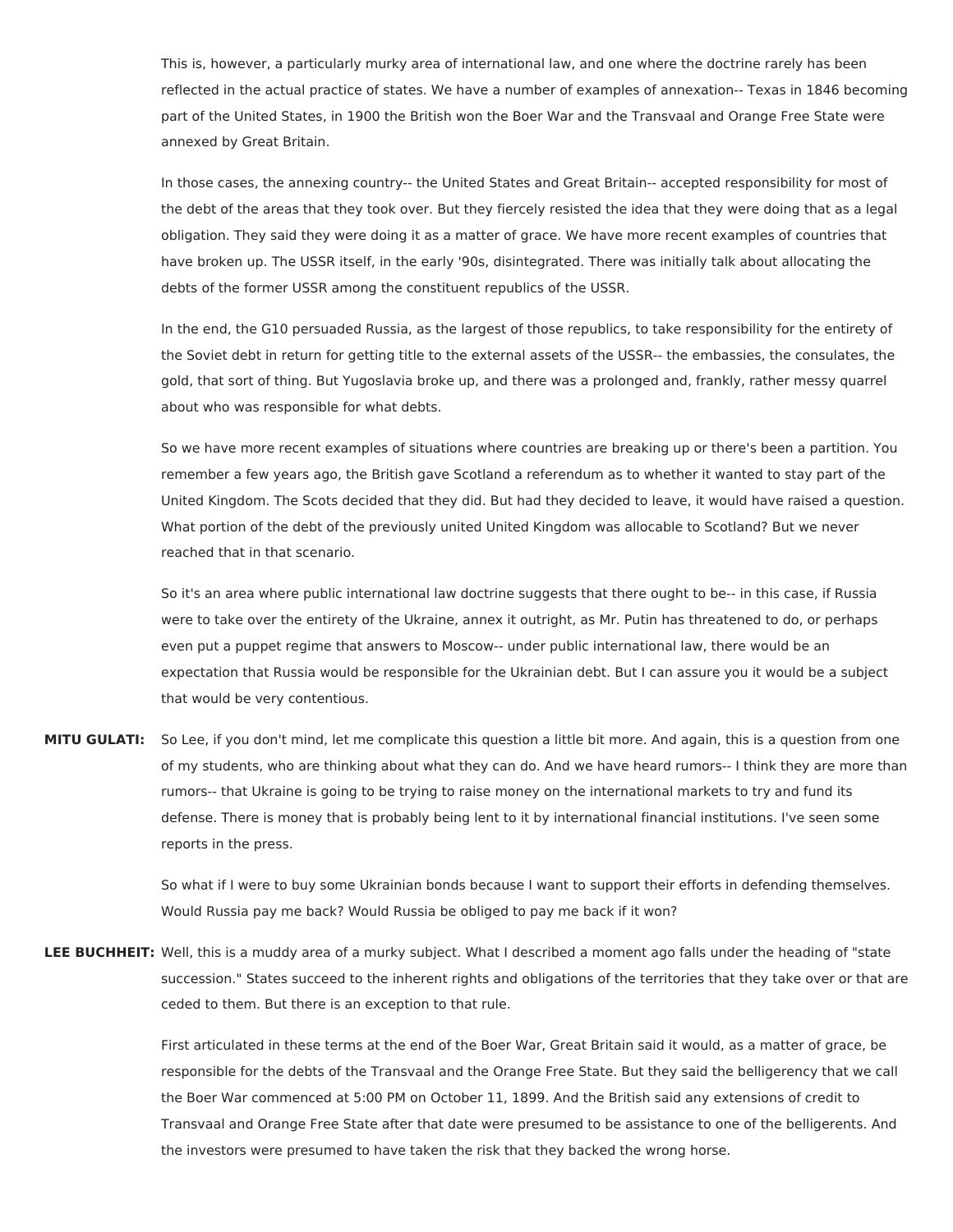And the British said it was just a matter of common sense that the victor in such a struggle would not be responsible for paying debts incurred by the vanquished in order to resist the victor. And that, I think, has been recognized by many commentators as kind of a common sense outcome.

In this case, the Ukraine is receiving a great deal of financial assistance from multilateral partners, like the IMF and the World Bank, and bilateral partners, and is in the process of issuing what they call war bonds. So just to stretch the hypothetical, if Russia were to succeed in this invasion, and if Mr. Putin were to feel himself under some responsibility for taking over the Ukrainian debt, he would almost certainly try to argue that extensions of credit after February 24th of this year, when the belligerency commenced, were-- to use the taxonomy of public international law-- war debts, and therefore are an exception to the rule that an annexing state must be responsible for the debts of the territory it conquers.

**MITU GULATI:** Lee, this sounds just upside down and terrible. It means that anybody who's thinking about the prospects of getting repaid is going to be reluctant to lend to the Ukrainians who are, I think, by most accounts-- except the Russian accounts-- of fighting a rather just war. And now you're saying that international law actually creates a disincentive to fund them.

> Surely that cannot be the case. Is international law so antiquated that we follow the doctrines of the colonial era? I mean, these sound like legal doctrines that are put in place by people who conquer and then make up the rules afterwards.

**LEE BUCHHEIT:** Mitu, I can't stress enough the word "murky," nor can I stress enough just how inconsistent state practice is from these doctrines. I think the only thing you can derive from state practice, looking over the last 150 years, is that states will embrace an interpretation of public international law that is in their financial interest at the time.

> And so for example, just to go back in the history, the British in the Boer War took the position that I described that there was no legal obligation for Great Britain-- no legal obligation-- for them to take over the responsibility of the Transvaal and Orange Free State. Fast forward 38 years, Germany annexes Austria and the Anschluss, and Great Britain says, "Aha-- you have a legal responsibility to make good on Austria's debts."

> So the practice is completely inconsistent. You would have to go through an analysis in which first, Mr. Putin wins this, second-- and this is a big stretch-- Mr. Putin says, "Oh, gosh, I've read all of those dusty textbooks of public international law and realize I'm now responsible for the \$95 billion of Ukraine's debt," and then said, "but I flipped the page and came to this war debts exception, and I want to argue that."

> I think it's pretty remote. The multilateral lenders, and some of the bilateral lenders who are lending for humanitarian purposes, and will be lending for reconstruction purposes, they could at least paper their credits by saying, "this is only for humanitarian-- it is not for military purposes." And indeed, the multilateral institutions like the World Bank and the IMF, by their charters, prohibit them from lending for military purposes.

> They will, in this scenario-- which is pretty remote, Mitu-- they would conceivably confront an argument that money is fungible, and that by lending for humanitarian and reconstruction purposes, they liberated funds of the Ukraine government that could be used for military purposes. But it's all pretty remote. Please don't put too fine a point upon it.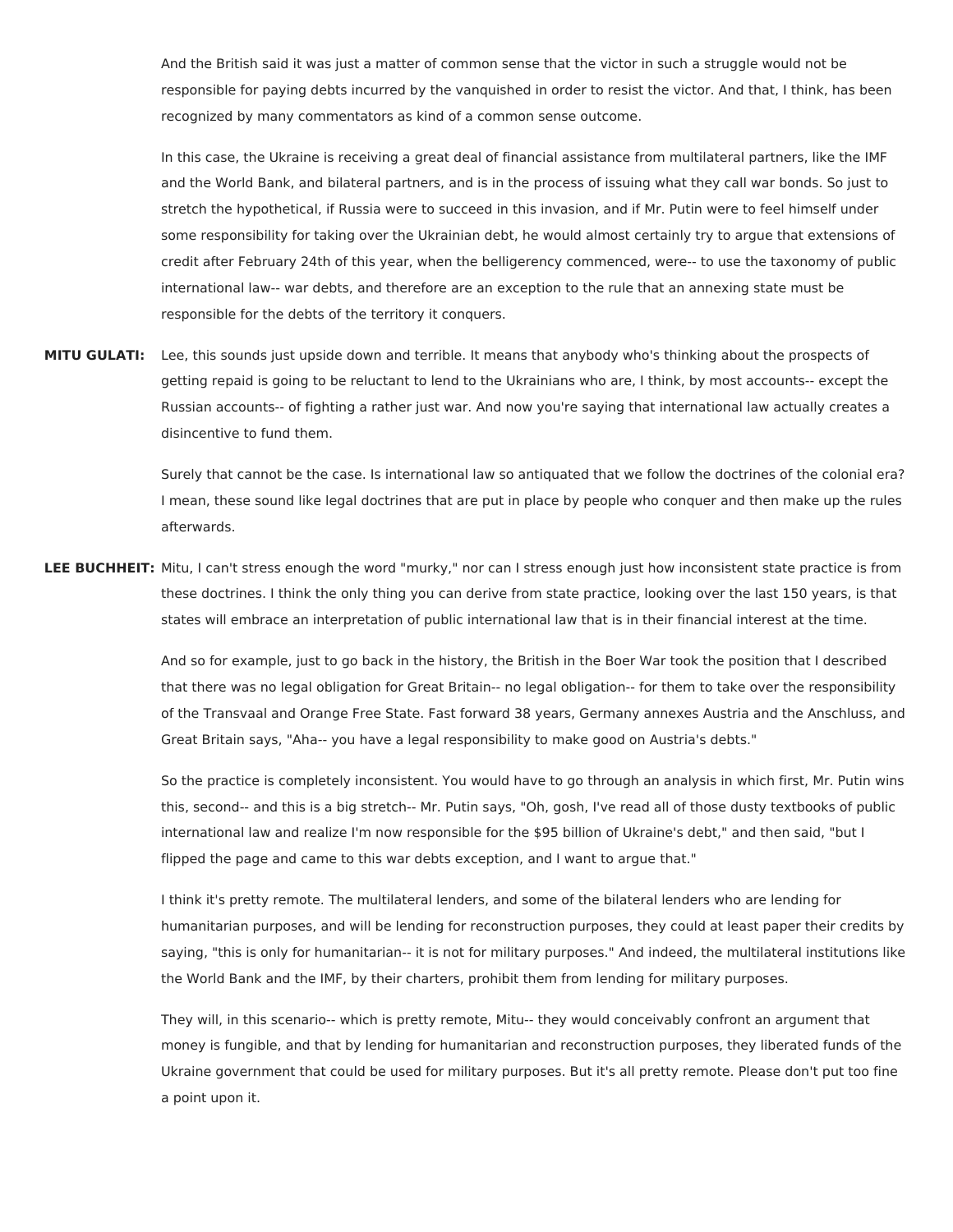**MITU GULATI:** Oh, well, all of this-- this whole scenario seems remarkably remote. I did not-- while we were going through COVID, and worrying about the global financial system, and the large amounts of debt stocks that countries had acquired that already put us in a precarious situation-- the last thing I expected was we would have this full-scale invasion of another country to add to all of the woes that the market has been having to deal with.

> But let me move to maybe a more plausible scenario, although I think that some of these questions will have to be answered, and do need to be answered if Ukraine has to raise capital on the markets. Certainly, investors are going to ask these questions.

> But let us say that, hypothetically, I were someone who holds Russian assets, who can purchase Russian bonds, and I want to cause some interference with what Mr. Putin is doing by using litigation. And since you told me there is no renegotiation happening with the IMF, I'm going to get judgments against the Russians quite soon. My impression is that these Russian bonds have some rather strange contract clauses that perhaps investors have not focused on.

> And here, I'll throw out a few of them. But they seem to make litigation quite difficult. There is something called the "alternative payments clause," which seems to allow Russia to pay in rubles if it feels like. So it can just print rubles and pay its foreign creditors. And then they're stuck with those worthless rubles. It does not seem to have a waiver of sovereign immunity that I'm used to seeing in every international bond I've ever looked at.

> Russia doesn't seem to have consented to jurisdiction anywhere on the planet. But there are strange prescription provisions. I think the last time I saw prescription even mentioned was when I was a 1L in property class. And I didn't understand it then, and I don't understand it now. Lee, can you tell us a little bit about how the litigation is going to proceed? Are private creditors going to be able to bring actions and try and get at Russian assets? Or has Russia so cleverly written these bonds that there is no recourse?

**LEE BUCHHEIT:** I think that overstates it. Russia can be sued on these bonds, will certainly be sued on these bonds. It will take a bit longer than normal, and they'll be skirmishing over immunity and jurisdiction issues. But I don't think it'll affect the ultimate outcome. Let me address a couple of those.

> After the Crimea invasion and the sanctions imposed on Russia at that point in 2014, Russia switched its borrowing practices to include a clause which says that if, for reasons beyond the control of the Russian Federation, Russia is unable-- that's the word used in the contract-- to make payments in dollars, or pounds sterling, or a couple of other enumerated currencies, then Russia may pay the bondholder by crediting a ruble account in Russia for the equivalent at the then current exchange rate.

And that provision appears in about six, I think, series of Russian bonds issued more recently. The first of them, I think, has a coupon payment due on May the 27th. So we may not understand long to find out what's going to happen. If Russia attempted to invoke that clause and pay in rubles, there still may be litigation. And indeed, I would expect it. Some bondholders would say, "now wait a minute-- Is the inability of Russia to make this payment in dollars or euros really beyond the control of Russia?"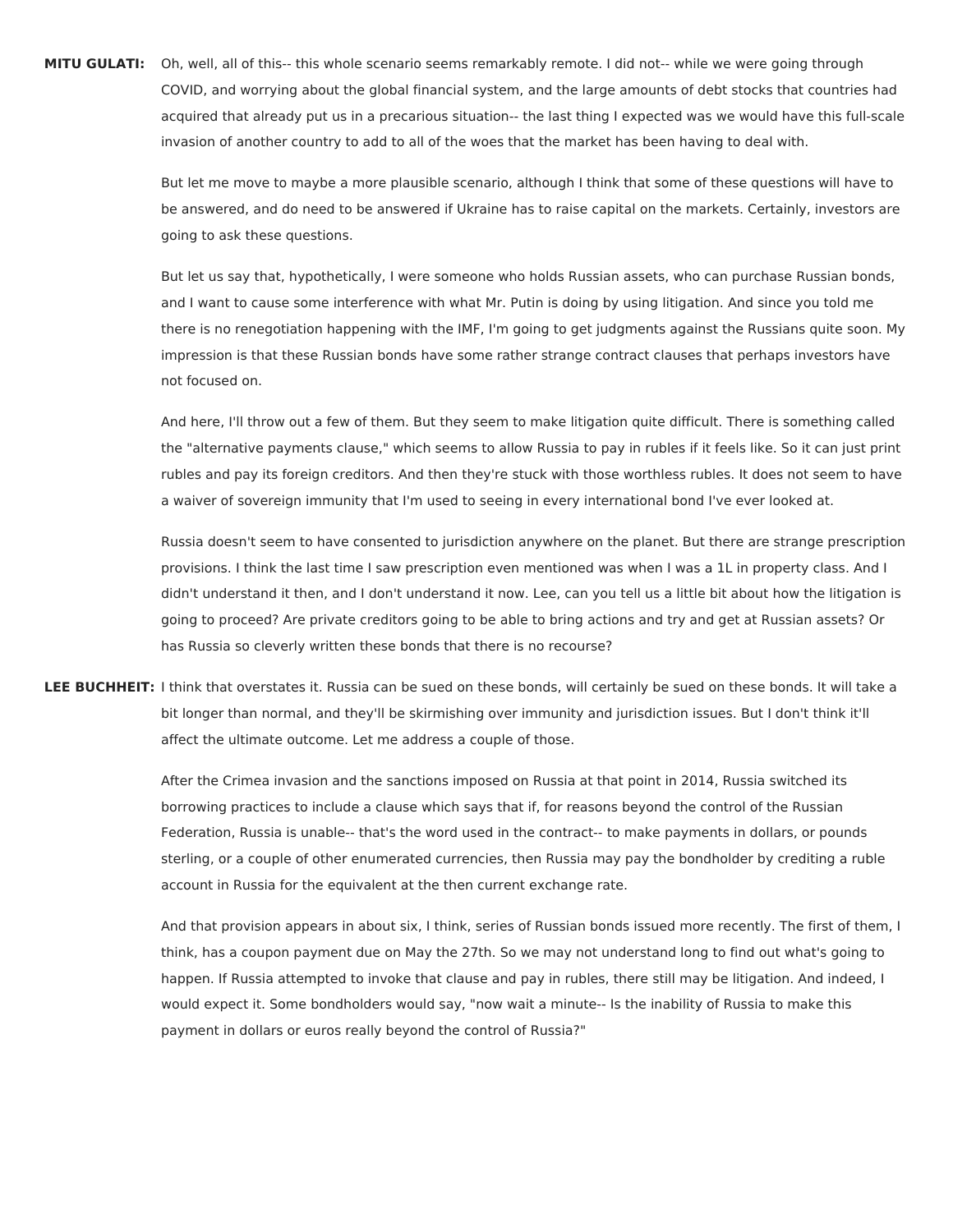After all, the only reason the sanctions are there is that Russia invaded another country. Second issue-- is Russia truly unable to make the payment? It is not unable in a financial sense, not with 340 billion of liberated FX reserves. The argument would have to be that the sanctions authorities in the EU and the United States are preventing Russia from using the international payment system to make those payments. And this goes back to my original comment.

It, to my mind, doesn't make any sense for the US and EU authorities to attempt to restrict Russia's ability to access its unfrozen accounts to make these payments. I don't see the logic of it. And were they to do so, they could perhaps give Russia an excuse to use these ruble discharge clauses in their bonds.

Some of the other points you raise-- when Russia restructured the Soviet debt back in the mid-'90s, it took the position that nobody in Russia had signed a waiver of sovereign immunity, or submission to jurisdiction, certainly not since 1917. And nobody wanted to do it. It therefore became a practice of Russia's external borrowing that it would not give an express submission to jurisdiction and an express waiver of sovereign immunity, clauses that, as you correctly say, are standard to the point of being nearly ubiquitous in sovereign lending.

Russia does, however, choose English law to govern those instruments. Now, I think if Russia defaulted on these bonds, I don't think it would detain an English judge very long to conclude that English courts had jurisdiction. English law says that if the contract falls to be performed in whole or in part in Great Britain, that that is a basis for jurisdiction, even in the absence of an express waiver.

And bondholders, by the express provisions of these instruments, may elect to receive their payments in the UK or in the US. And I think there are enough contacts between those transactions and the UK that it would support jurisdiction. And UK law says-- English law says very clearly that the borrowing of money is a commercial activity, and even in the absence of an express waiver of sovereign immunity, conducting a commercial activity in the international marketplace is a circumstance in which a state is not entitled to immunity.

So what I'm trying to say is they'll be skirmishing about those issues in a litigation that we don't normally see, but I don't think will change the ultimate outcome of the litigation. We've, really since the financial crisis of 2008, been operating in a world where borrowers have had a considerable amount of leverage. And in the corporate world, they've been able to command so-called "covenant-lite" credit documentation-- credit documentation that omits many of the protections that lenders were accustomed to in earlier eras.

I think what you're seeing with these Russian bonds is an example of that in the sovereign world, where investors weren't prepared to buy instruments that do not contain the kind of legal protections that investors had typically insisted upon.

**MITU GULATI:** If folks in the audience-- you've been so kind to listen to this conversation-- if you have questions that you would like to ask, please submit them with the Q&A button. I have a lot of questions already stacked up from students and financial journalists. But I would be happy to try and include your questions, especially since you have suffered through hearing us.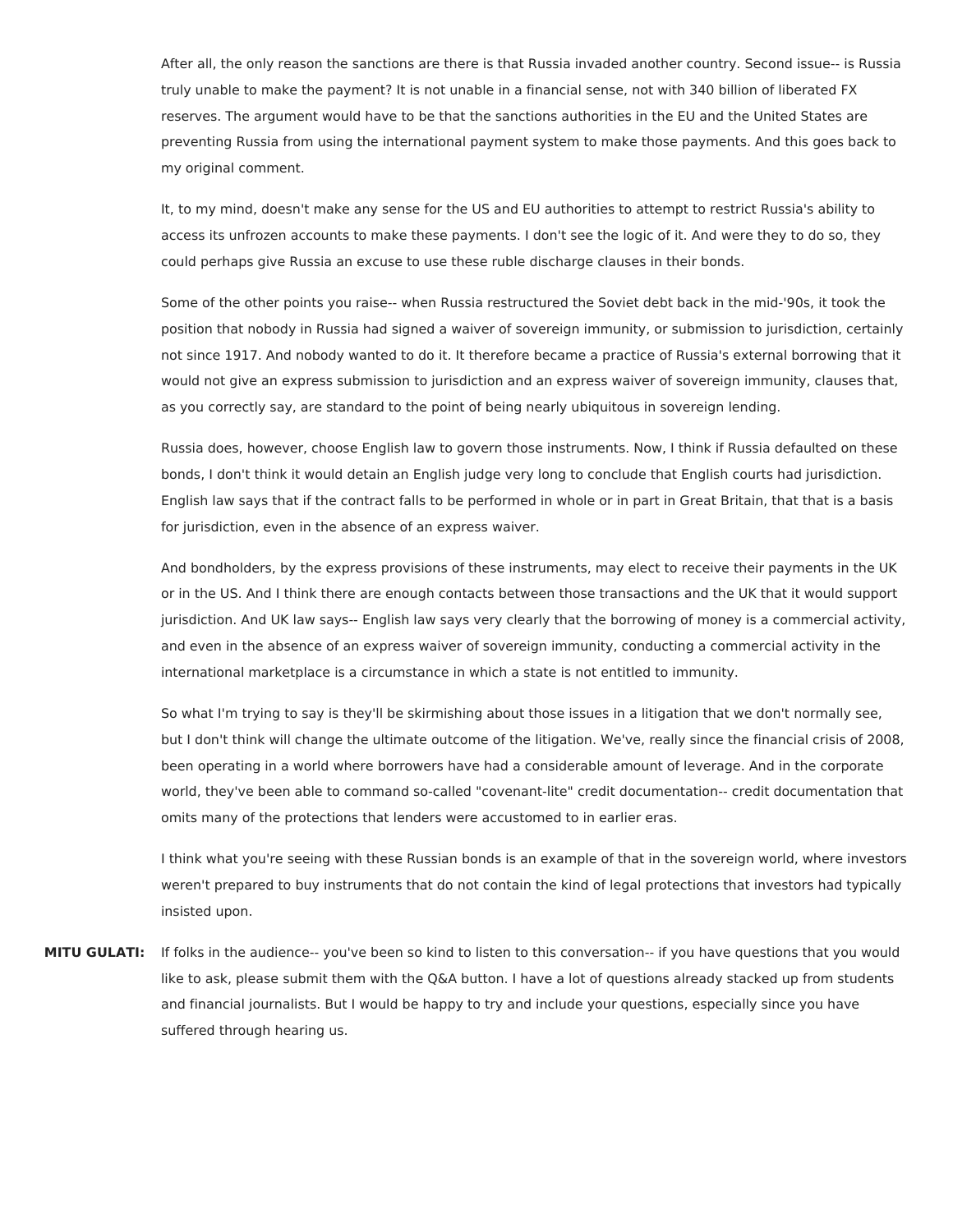Now, Lee, if you don't mind us changing topic a little bit-- well, same topic, but going broader-- there have been a number of statements made recently, including some from the head of the IMF-- and I may be misinterpreting them somewhat-- to the effect that the Russian debt is not so large. We don't really have to worry about how precarious the banking system will be as a result of a Russian default. I wonder what your view about this is? What is the likely impact on the global system?

And as we mentioned at the very start, this is a global system that already has, as a result of COVID-19, enormously large debt stock. So I am thinking about countries like Sri Lanka that were precariously positioned already with high commodity prices and lack of reserves. Now with the situation in Russia, costs are increasing. Sri Lanka was quite dependent, or at least a portion of its tourism industry counted on Russian tourists. They sell tea to Russia. I imagine that there are many countries around the world that will be negatively affected by the current situation, or are already negatively affected. Could we see something like the Latin American debt crisis occur again, the dominoes falling?

**LEE BUCHHEIT:** Well, I interpreted the managing director of the IMF's comments to say that a Russian debt crisis, even a Russian debt crisis to which the Ukraine's debt is potentially added, would not be "systemic," that was her word. Meaning, that it is not sufficiently large that it would threaten the solvency of major financial institutions, as the Latin American debt crisis did in the early 1980s. It was a potentially existential threat to the large international banks.

> And that strikes me as surely true, that it just isn't that much money. Individual institutions may be heavily exposed and that will be painful. Will it bring down any of them? I don't know that. But I don't think that alone is a threat to the international financial system.

> The problem is not, to my mind, financial in that sense-- how much money does Russia owe? It is rather that this entire situation has accelerated the rise in commodity prices, particularly fuel, particularly agricultural products- fertilizer, and that sort of thing. We already entered this year with pretty significant inflation in this country and elsewhere in the world, inflation at a level that it has become a political problem.

> And therefore, the central banks of the world are having to use their monetary policy to try to dampen that inflation. They've begun that. They began it last week in this country. The chairman of the Federal Reserve is in the newspapers today, saying that he may hit the brakes even harder if he has to. So you have a world, coming into 2022, a world of emerging markets, certainly, in which, as you correctly say, the debt stocks are at an all time high.

> They were high after the financial crisis of 2008. They became, in many countries, extraordinarily high after the pandemic, because those countries had to borrow money unexpectedly to deal with the effects of the pandemic, both on their health systems, and on their social safety net systems.

> We had extraordinarily high debt stocks that had not threatened too many countries-- a handful, but not too many-- largely by virtue of the fact that for the prior 10 years, we had had a policy of zero interest rates by the world's large central banks and, more importantly, a policy of enormous injections of liquidity into the market by central banks, a process called "quantitative easing," in which central banks had stuffed financial institutions with liquidity in the hope that that would bleed out into the real economy and avoid a major recession.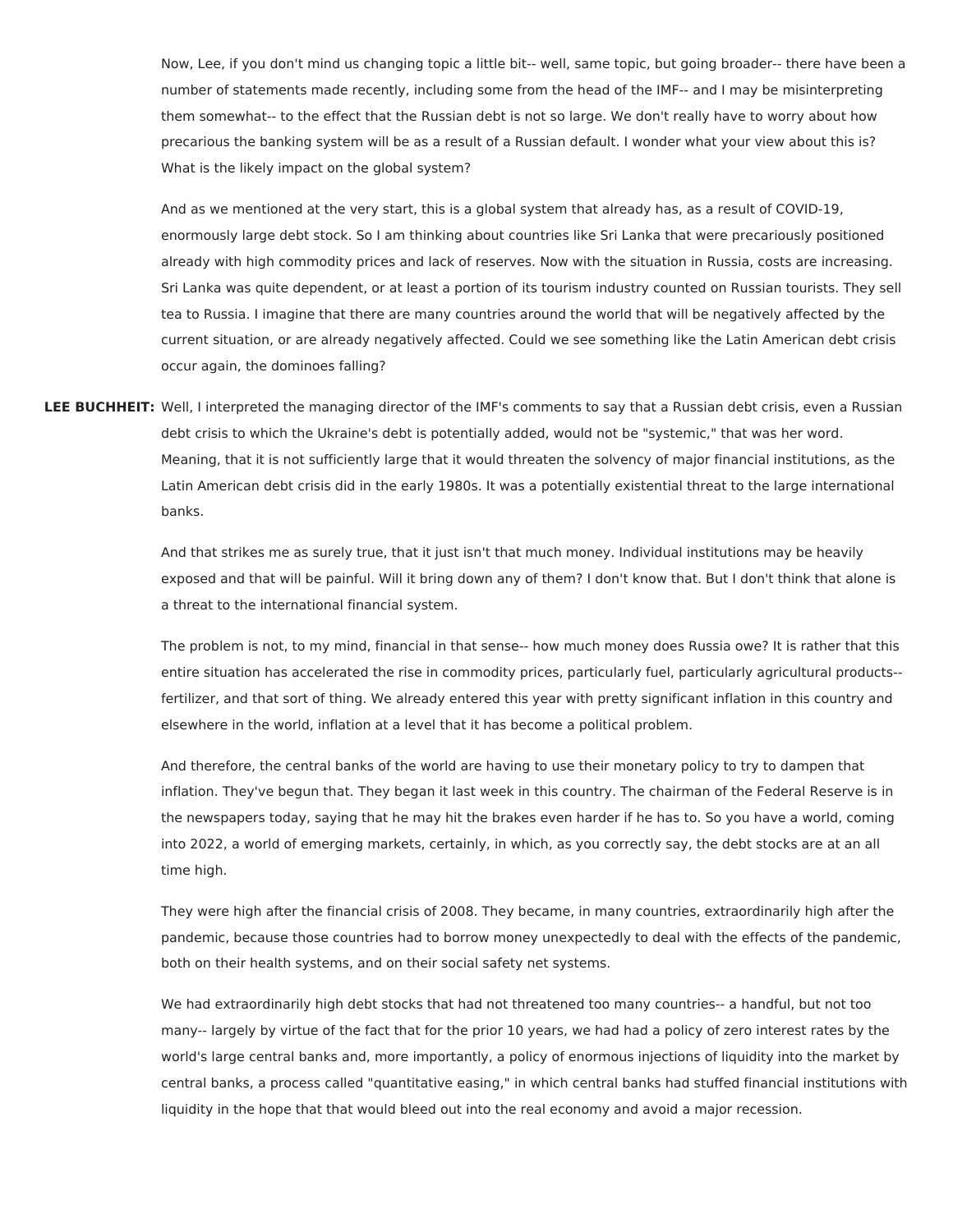So it hadn't been a threat to many of these countries. But now they come out of the pandemic, large debt stocks, confronted with a change in monetary policy that is going to restrict the amount of quantitative easing, eventually eliminate it, and increased interest rates. And now, on top of that-- if we were having this conversation a month ago, I would have stopped the sentence there-- on top of that, the Ukraine situation has put enormous pressure on commodities like fuel, agriculture, fertilizer, and so forth. And that will significantly hit a number of countries.

There'll be some who will benefit-- you know, in Ecuador-- an oil exporter will benefit when oil goes to \$100 a barrel. But there are a lot of other countries that import oil, and import grain, a large portion of which normally would have come from Russia and the Ukraine. And so I think, on balance, more countries will be negatively affected.

So your final question is, are we on the cusp of a situation like 1982, when the Latin American debt crisis began? I think probably not because the proximate cause of that was a massive rise in interest rates. I don't think we're likely to see that kind of monetary policy-- extraordinarily tight monetary policy-- in response to the current inflation.

But will a number of countries face what the IMF euphemistically calls "debt distress"? Yes, they will. And will we have the need for more debt workouts in the next couple of years than we've had in the past couple of years? Yes, I think we will.

**MITU GULATI:** So Lee, we're almost at the end of our time. Let me ask a couple of questions from our friends who have joined us. They're related, and so I think I can combine them. One question is, "Given that litigation is going to happen, do you prefer litigation? From your experience in New York or London, in these kinds of debt situations, which legal system is friendlier, from the creditor perspective, in terms of allowing both the claims, resolving these complicated jurisdictional issues, and allowing, most importantly, the attachment of assets?

> And second question, "Given that English law seems to have been chosen-- I don't think I've seen any of the Russian debt instruments that has New York law, I think they've never consented to governing law being that of New York, or any US jurisdiction-- could a US court still take jurisdiction of this case, and then purport to apply English law?"

> Since, after all, the relevant law is the law of contracts. And they're very, very similar laws. Assuming you bought your dollar instrument out of an institution in New York, I would think a New York judge could take jurisdiction of this matter.

**LEE BUCHHEIT:** I think that is certainly a possibility. Under US law, a state would lose its entitlement to jurisdictional immunity if it conducted a commercial activity abroad that had a direct effect in this country. And we have now a string of cases saying that if the sovereign is obliged to make payments in dollars into the US financial system, that that has a direct effect.

> And as I mentioned a moment ago, these bonds contain an express provision that permits investors to designate where they want to receive payments. And that, I think, would be sufficient. And there is nothing that prevents a US judge from adjudicating a case in which the underlying contract is governed by a foreign law, such as English law. That said, my expectation would be that the lawsuits would probably be in England, in London courts.